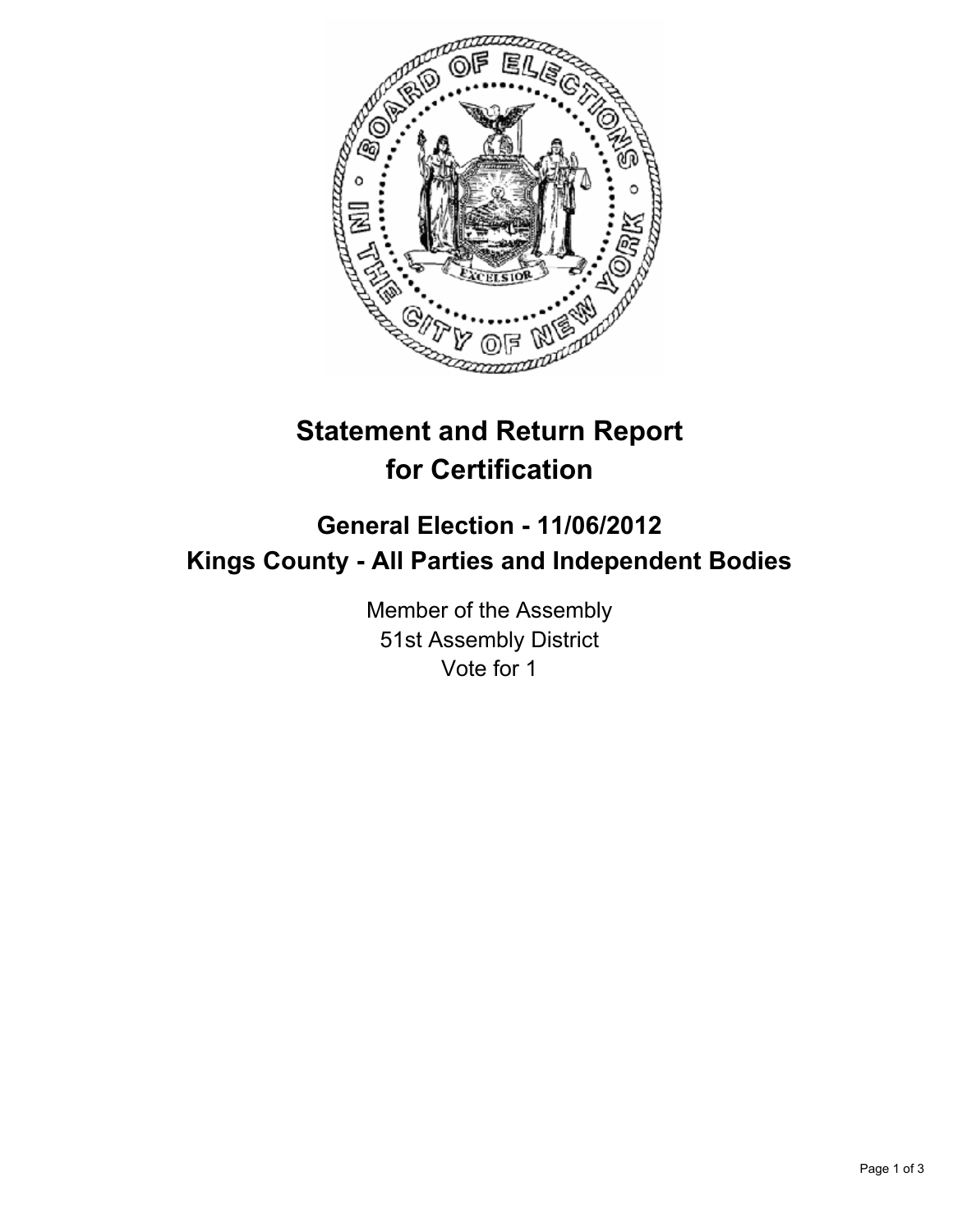

## **Assembly District 51**

| <b>PUBLIC COUNTER</b>                                    | 22,206         |
|----------------------------------------------------------|----------------|
| <b>EMERGENCY</b>                                         | 2              |
| ABSENTEE/MILITARY                                        | 466            |
| <b>FEDERAL</b>                                           | 175            |
| <b>SPECIAL PRESIDENTIAL</b>                              | 0              |
| <b>AFFIDAVIT</b>                                         | 3,012          |
| <b>Total Ballots</b>                                     | 25,861         |
| Less - Inapplicable Federal/Special Presidential Ballots | (175)          |
| <b>Total Applicable Ballots</b>                          | 25,686         |
| FELIX W. ORTIZ (DEMOCRATIC)                              | 18,918         |
| HENRY LALLAVE (REPUBLICAN)                               | 2,143          |
| HENRY LALLAVE (CONSERVATIVE)                             | 492            |
| <b>ASSATA SHAKIS (WRITE-IN)</b>                          | 1              |
| CHRIS HAYES (WRITE-IN)                                   | 1              |
| FRISION SELACE (WRITE-IN)                                | $\mathbf{1}$   |
| MARQUIS DE SADE (WRITE-IN)                               | $\overline{2}$ |
| MATT BROWN (WRITE-IN)                                    | $\mathbf{1}$   |
| MATTHEW P. BROWN (WRITE-IN)                              | 1              |
| MATTHEW RYAN (WRITE-IN)                                  | 1              |
| MICHAEL WEST (WRITE-IN)                                  | 1              |
| PAUL JENSON (WRITE-IN)                                   | 1              |
| PHIL GIM (WRITE-IN)                                      | 1              |
| RICHARD RODRIGUEZ (WRITE-IN)                             | 1              |
| ST. JOHN FRIZELL (WRITE-IN)                              | 1              |
| TODD LOUIS (WRITE-IN)                                    | $\overline{2}$ |
| UNATTRIBUTABLE WRITE-IN (WRITE-IN)                       | 17             |
| VALERIE NAVARRERO (WRITE-IN)                             | $\overline{c}$ |
| YEHOSHUM FOGEL (WRITE-IN)                                | 1              |
| <b>Total Votes</b>                                       | 21,588         |
| Unrecorded                                               | 4,098          |